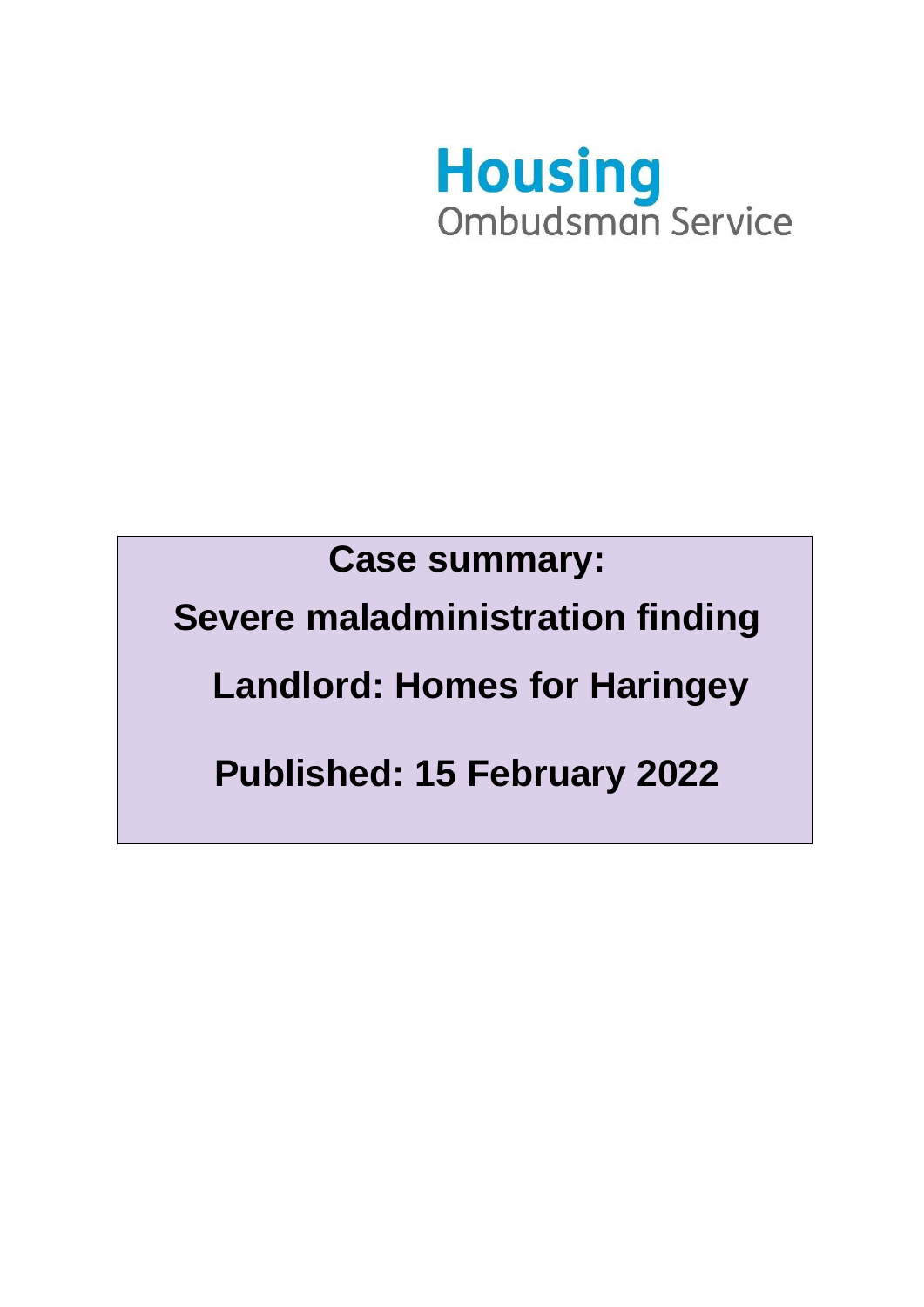## **Landlord: Homes for Haringey**

#### **Case reference: 202100755**

### **Complaint category: Repairs (leaks, damp, mould) and complaint handling**

## **The complaint**

Ms K complained about the handling of her reports of leaks, damp and mould at the property. The Ombudsman has also considered the landlord's handling of the complaint and record keeping.

#### **Background and summary of events**

In 2018, Ms K, a leaseholder, reported that there was a leak into her bedroom from the roof above. The landlord's records show that a repair order was raised and work to refix or renew the roof tiles was reported as completed in summer 2019. Two further leaks were reported later that year, one where a repair was completed and another where the landlord sent a surveyor.

In early 2021, Ms K emailed the landlord and explained that she had been in hospital after spending the last two months in a damp flat with two leaks and mould on the walls. She confirmed that two repair jobs had been raised with the landlord, one for a leak at the front of the property and one at the back, both of which required scaffolding. She received a text message stating that a roofer was on their way but no one turned up but explained that if they had turned up, there was no scaffolding in place so the work would not have been completed. A roofer was due to attend once the scaffolding was in place but again no one showed. She advised that the work to the back of the property had now been scheduled, but she had not heard anything about the work needed at the front.

Ms K explained that the current condition of the property was impacting her health conditions and she had been hospitalised twice. She added that the damp had spread across the whole ceiling and would be expensive to resolve. She said that she would be pursuing legal action if these issues were not resolved.

The landlord acknowledged the resident's concerns and raised a stage one complaint on her behalf. Following this, Ms K emailed the landlord and provided photos of the damp and said that she felt the flat was becoming uninhabitable, explaining that she was particularly vulnerable due to her medical conditions and currently needed to stay at home due to the Covid-19 pandemic.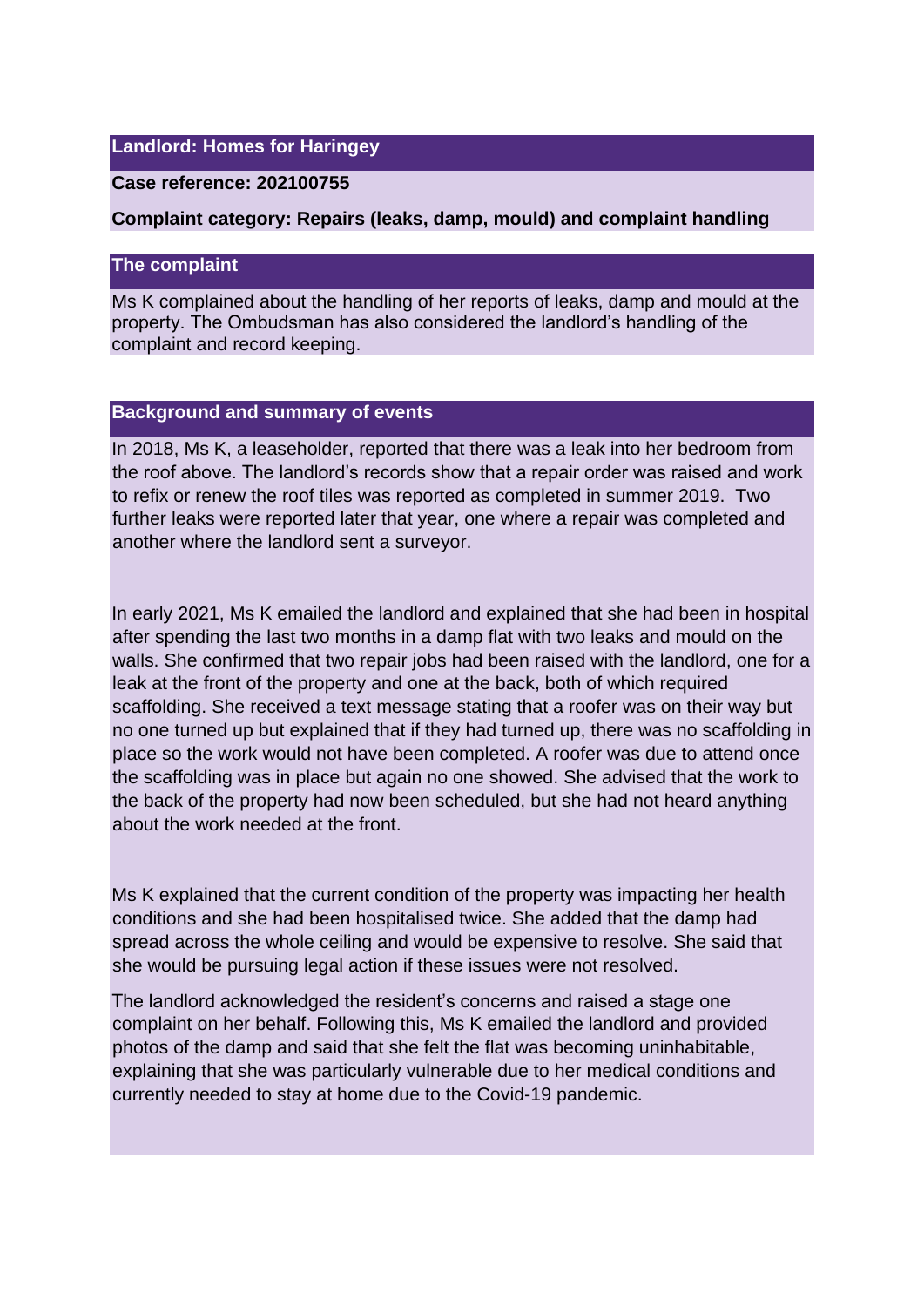Ms K contacted the landlord again to say she had not received an update on the progress of the repairs. The landlord responded the following day and apologised. The landlord issued its stage one complaint response and explained its contractors were waiting for government guidelines to relax to be able to resume their full duties. It added that its contractors had been affected by the pandemic but asked them to prioritise this work. It apologised that this was not the response the resident was expecting and thanked her for her patience.

Ms K expressed dissatisfaction that she would need to wait until the lockdown restrictions were lifted for a repair to take place. She said that the issue of the leaking roof had been ongoing since 2018, a repair was carried out in 2019, after nine months of complaining but this was not successful. She said that both leaks were due to be dealt with but she had now been told that the contractors were not available until the lockdown restrictions were eased.

Ms K reiterated the effect that this matter was having on her health and added that she had extra heating costs to keep her property warm due to the damp which she did not feel she should have to pay because of the landlord's negligence. She also expressed concern that the cost of the repairs was getting higher.

The landlord issued its stage two complaint response and confirmed that a repair took place in late 2020. A further leak was then reported and a survey carried out. The leak was finally fixed in early 2021. It apologised for the poor service and noted that there had been poor communication between contractors. It that the contractors had several workers shielding and their services had to be reduced as a result, but added that the contractors had not communicated regarding these delays in advance. It would offer the resident £50 compensation for her time and trouble, and £50 for any distress the matter may have caused.

Ms K responded that she did not feel the compensation was sufficient. She added that there were two separate leaks at the property and several points had been overlooked in the landlord's responses. She advised that the scaffolders had attended, but after seeing that scaffolding had been erected at the next door property, decided not to proceed, this meant that the roofers could not attend. She added that this had nothing to do with Covid-19. Following this, the scaffolding was erected but several roofers did not attend. She said that the work was completed in January 2021, however, there was still the issue of damp and mould inside the property and dampness along the external wall. Regarding damp at the back of the property, this was reported promptly to the landlord but had not been resolved. Ms K asked for her complaint to be reviewed by the Tenant Panel.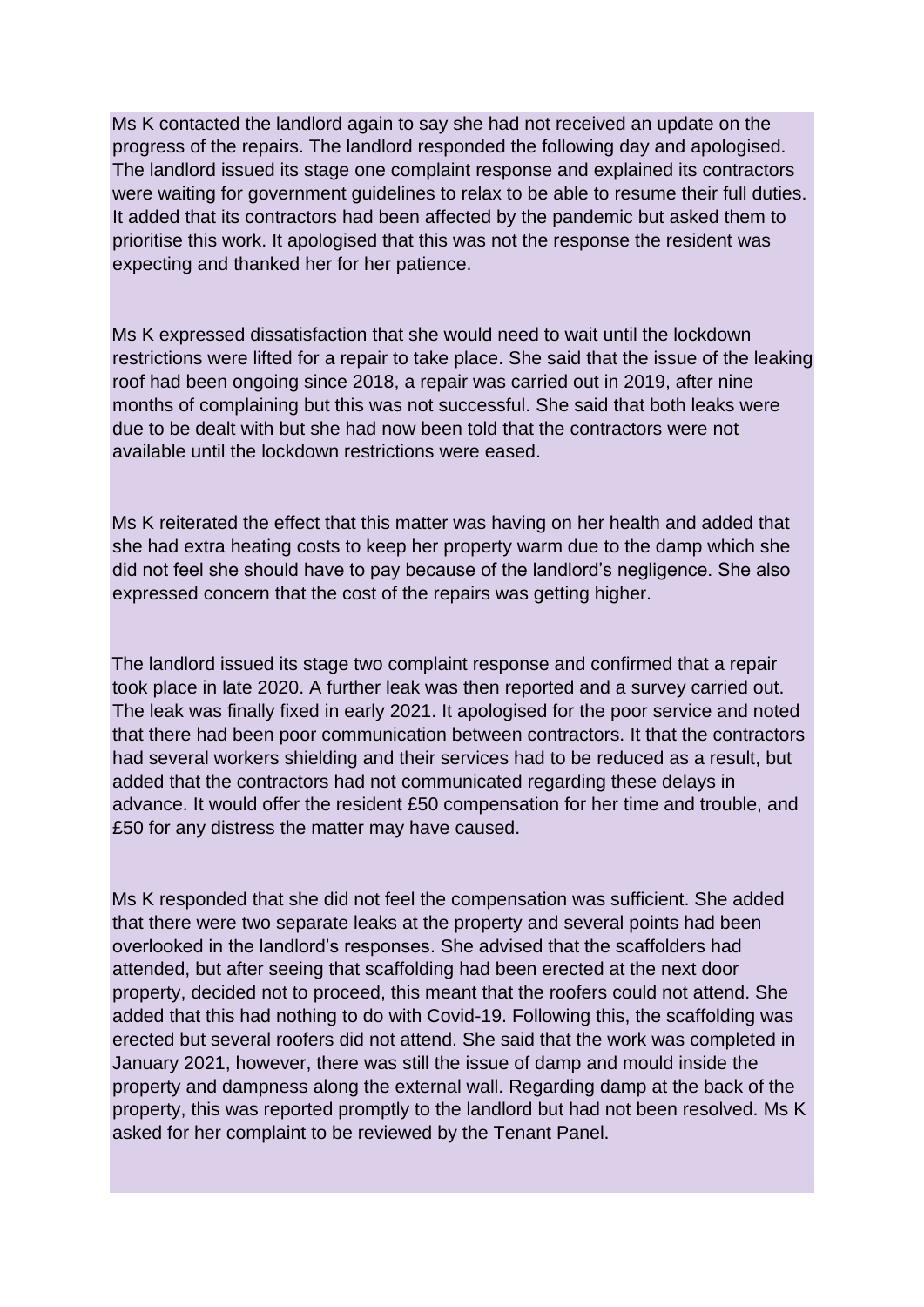The Tenant Panel upheld Ms K's appeal due to the time it had taken the landlord to complete the repairs. It recommended that a more senior officer visited her property to listen to her concerns and explain how the landlord would resolve both leaks and provide timescales. It said that this should include a thorough inspection of the roof to determine what caused the leak at the front and back of the property. The panel felt that the landlord's offer of £100 was in line with its compensation policy. It acknowledged that the resident had requested compensation for the damages caused to the property, and recommended she sought independent advice as it could not award additional compensation under its remit. The panel also recommended that the landlord should ensure that the installation of scaffolding and the roofers are scheduled to run concurrently to eliminate any future time-wasting.

Ms K emailed the landlord and asked for written confirmation that the landlord had completed both roof repairs to a satisfactory standard so that she could pursue a claim with the landlord's insurer. The landlord's records show that a further repair appointment was arranged to take place in late summer 2021 to inspect the roof and the internal ceiling. As she was not satisfied with the landlord's position, she referred the matter to the Ombudsman.

#### **Assessment and findings**

The landlord has acknowledged that there was poor communication by its contractors when arranging the works from autumn 2020 onwards and has apologised for any inconvenience caused. There is likely to have been some delay during this period due to the impact of Covid-19 on supplies of materials and available workforce. However, the landlord would be expected to keep the resident regularly updated on when the work would go ahead and the reasons for any delay, which it does not appear to have done. The landlord did explain in its final response to the complaint that there were delays caused by members of the contractor's staff shielding during the pandemic. However, this was not clearly explained at the time.

Ms K was admitted to hospital several times and she made the landlord aware of this. The landlord was aware that the resident suffers from medical conditions which she said were made worse by living in a property affected by damp and mould. It is the established view of this service that landlords should take reasonable steps to support residents who are vulnerable, such as prioritising repairs and offering support and advice to help them improve their living conditions while they are awaiting repairs. In this case, it would have been appropriate for the landlord to have advised her on how she could make a claim under the buildings insurance policy for her property. Ms K may have been able to use the insurance to temporarily move to another property until her property was repaired if, as she suggested, her property was uninhabitable due to the damp and mould.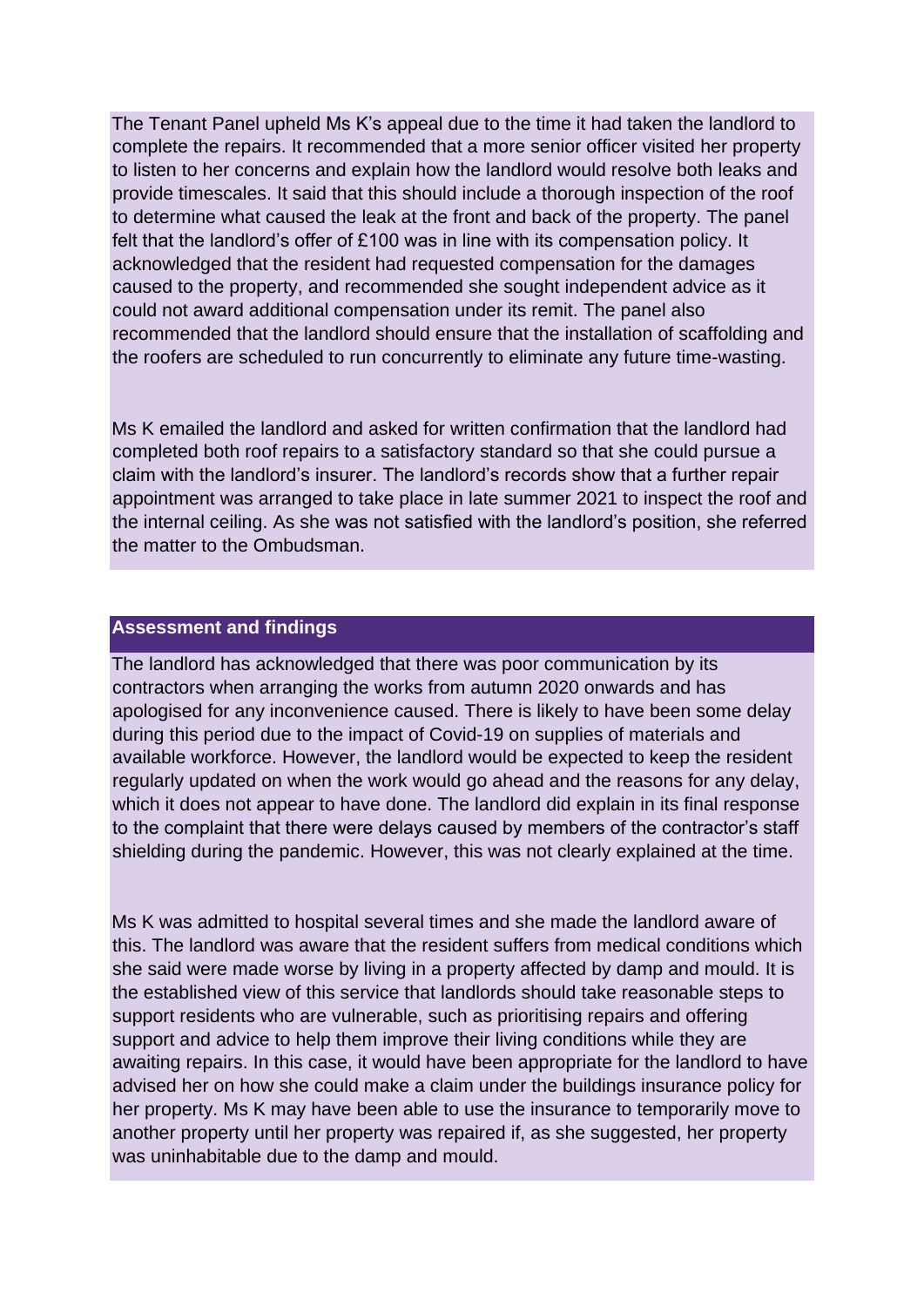The landlord also should have looked to prioritise repairs given her vulnerabilities and the fact that there was damp and mould in the property during the coldest months of the year. In its final response to the complaint the landlord stated that it does not take into account any disabilities or vulnerabilities of leaseholders when scheduling repairs and all repairs are scheduled in date order based on when the repair was first reported. It said this is because not all vulnerabilities are known to the landlord. The landlord went on to say that if residents make its contractors aware of any vulnerabilities when they are on site, the contractors would report this to the landlord and the landlord would consider whether any additional support could be offered. In this case, the landlord's records confirm it was aware of Ms K's vulnerabilities prior to autumn 2020.

Ms K has said that she also made the contractors aware of her vulnerabilities when they attended but it is not clear from the information provided whether the contractors informed the landlord or this. Whilst the Ombudsman accepts that the landlord could not take into account vulnerabilities which it was not aware of, in this case it was clearly aware of her vulnerabilities and should have taken steps to support her.

The landlord acted fairly in acknowledging its mistake and apologising to the resident for the communication of its contractors. However, it is unclear from the evidence provided as to whether the repairs needed to the front and back of the property have now been resolved. The landlord has not demonstrated that it had learnt from the resident's complaint and improved its communication following its responses.

The compensation offered by the landlord of £50 for Ms K's time and trouble and £50 for any distress is not proportionate to the service failures identified. The compensation offered is not in line with our remedies guidance. In this case, the delays and poor communication were not of short duration and may have affected the outcome as the resident has reported that the damage to the interior of her property has worsened because of the length of time it has taken to resolve the leaks.

Ms K advised that she was seeking additional compensation for damage to the internal décor of the property. This point was raised during the complaints process, but it does not appear to have been addressed by the landlord in its complaint responses. She argued that the damage to the décor was made worse by the delay in fixing the leak and the landlord has not provided satisfactory evidence to counter this allegation. In view of this, the Ombudsman can only conclude that the delays contributed to the damage to the décor and that the landlord should either arrange for the internal damage to be repaired or refer her claim for this damage to its insurer so the insurer can arrange a settlement.

Ms K also requested compensation for damage to her belongings. It does not appear from the evidence provided that this was raised during the landlord's internal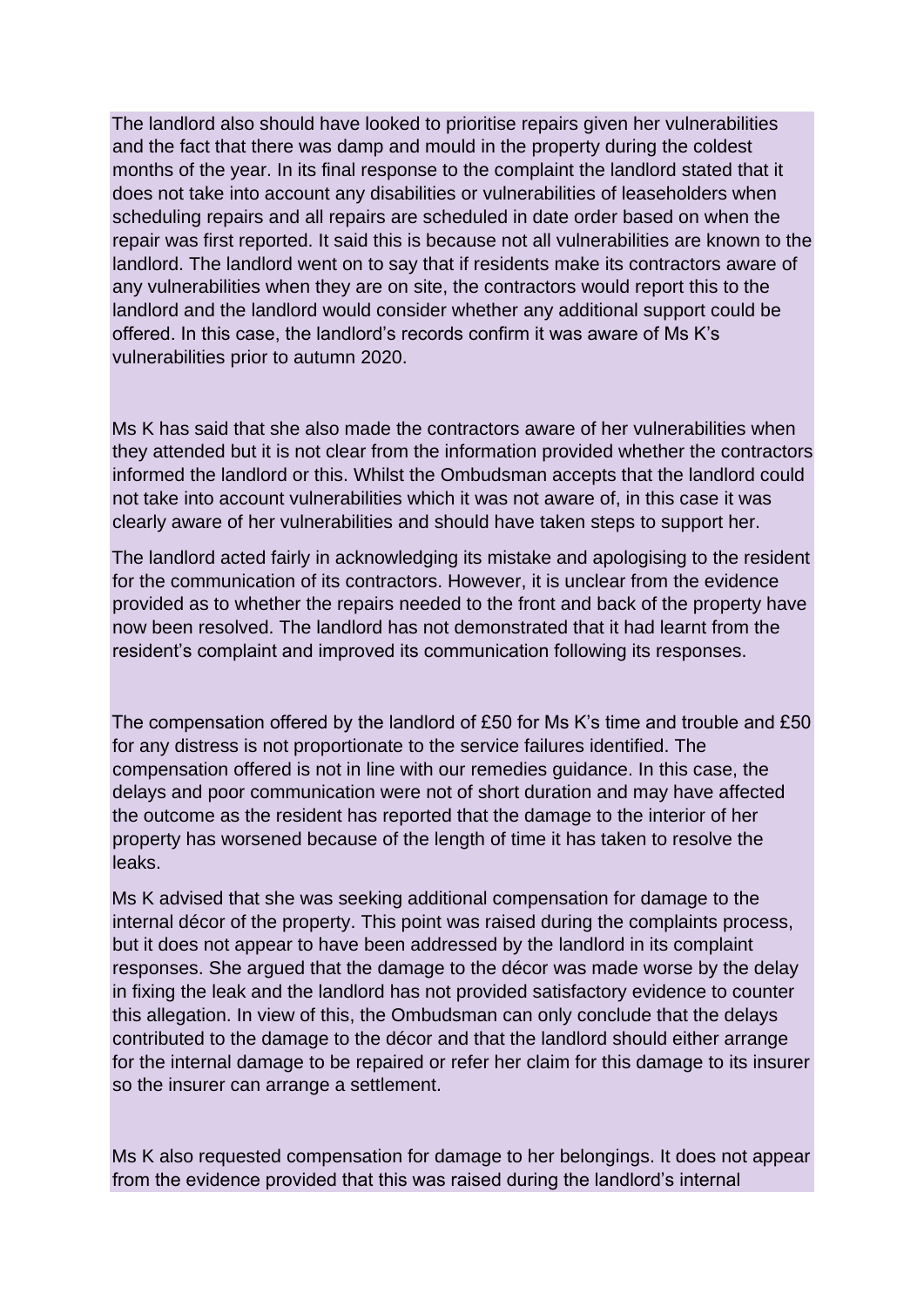complaints procedure and therefore the landlord did not have an opportunity to address this in its stage two complaint response. In her correspondence, Ms K also raised concerns about contractors missing appointments and failing to complete work as scaffolding had not been placed in advance. The Ombudsman would usually consider an appointment to be missed or failed if the contractor either did not attend or attended but could not compete the repair because of a mistake by the landlord. However, if the failed appointment was due to an issue beyond the landlord's control, it would not be expected to compensate for this. The dates of any missed or failed appointments remain unclear from the evidence provided and therefore it is not possible to assess exactly how many appointments were missed. The difficulty in assessing this is partly due to the lack of repair records provided by the landlord. As we cannot determine exactly how many appointments were missed, however, it would be fair for the landlord to pay an overall award of compensation for the inconvenience any missed appointments and the lack of clear records confirming the dates of appointments and the work carried out on each visit. This has been taken into account as part of the total compensation awarded by the Ombudsman.

# **The landlord's handling of the complaint**

There was a slight delay in issuing a stage two response, but the landlord acted appropriately by apologising for this delay in its complaint response. However, there has been service failure by the landlord in respect of its handling of the associated complaint in that it failed to address certain aspects of Ms K's complaint, including her concerns about missed and failed appointments, her additional heating bills due to the damp in the property and her concerns about mould in the property and the effect on her health. It would have been appropriate for the landlord to explain its position for each aspect in order to manage the resident's expectations.

Furthermore, the landlord failed to follow the Tenant Panel's recommendation to visit the property to discuss the resident's concerns and complete an inspection of the roof. Although this was after the landlord's stage two response, the landlord would be expected to follow the panel's recommendations or explain why it would not, or could not, follow them. The landlord does not appear to have explained why this did not happen which is likely to have caused further inconvenience.

There has also been service failure in respect of the landlord's record keeping. The Ombudsman would expect a landlord to keep a robust record of contacts and repairs, yet the evidence has not been comprehensive in this case. The landlord's repair records did not distinguish between repairs needed to the front of the property and the back. The landlord also failed to provide evidence of appointment dates or the details of the work completed for each job reference. In this case, the landlord's poor record keeping appears to have contributed to its failure to distinguish between the two separate repairs in its complaint responses. This may